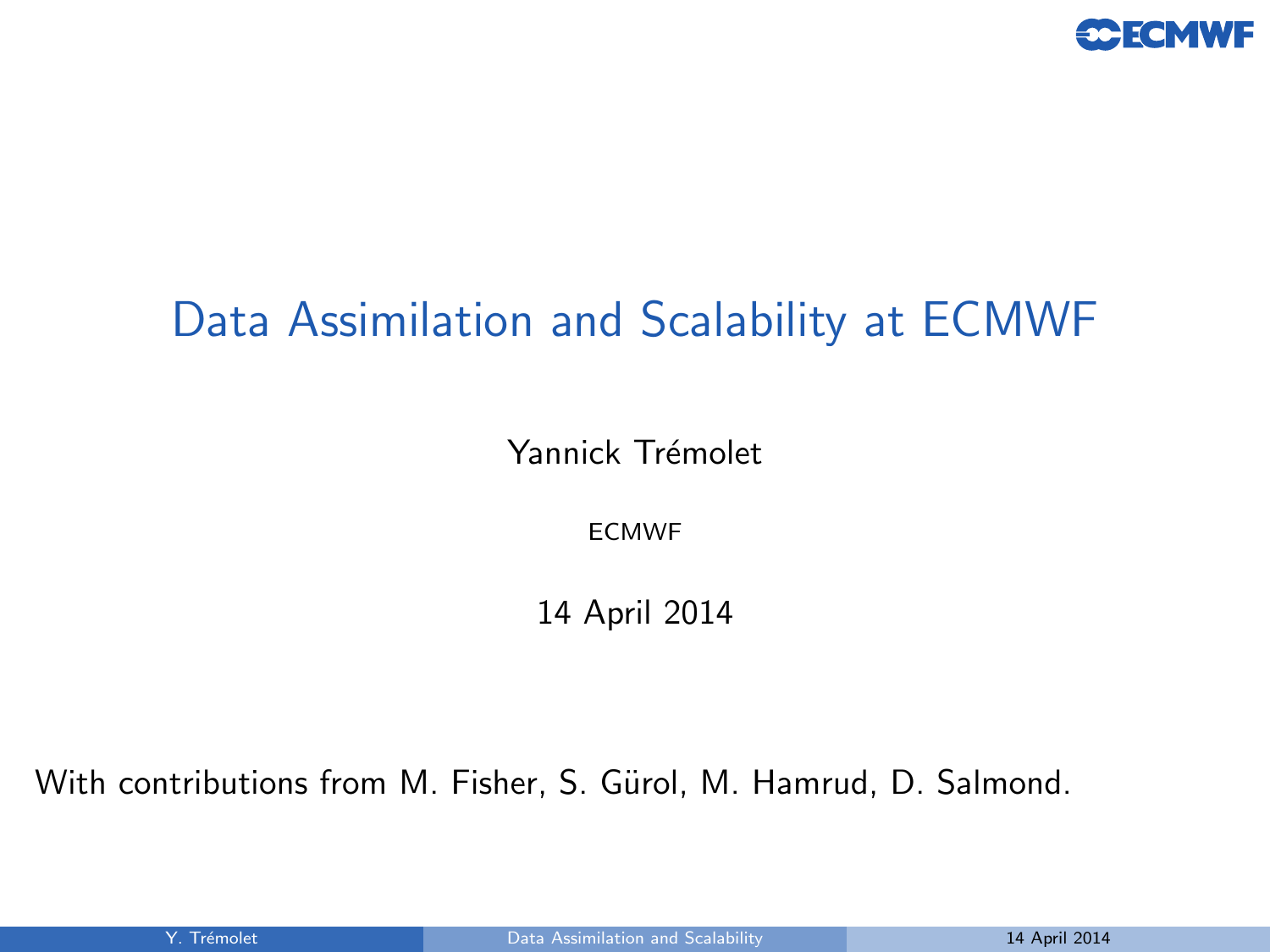#### **C**ECMWF

### Scalability of 4D-Var

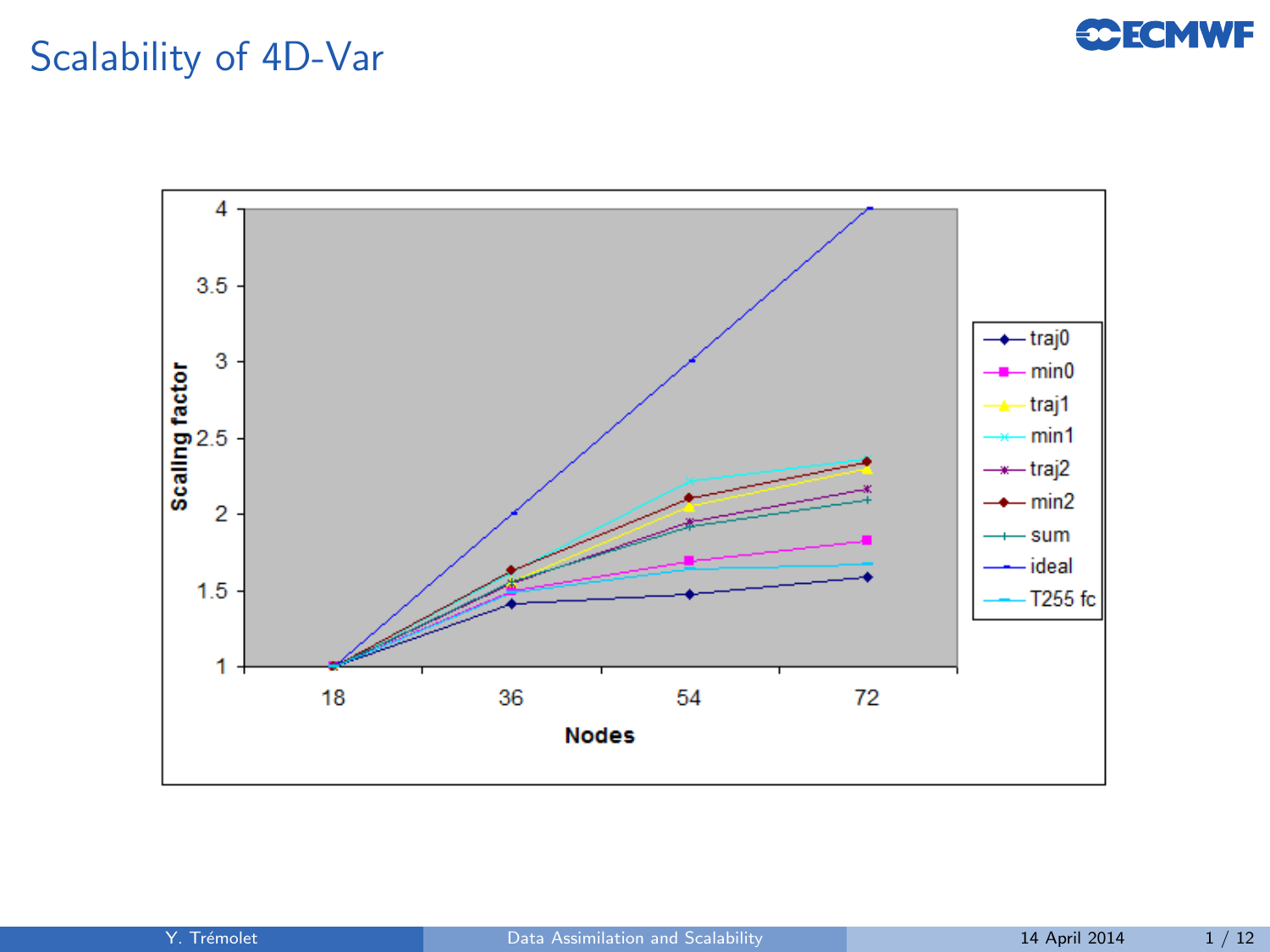## Data Assimilation on new and future architectures



- The overall cost of 4D-Var is approximately the same as one 10-day HRES forecast.
- We need to prepare our data assimilation system for future supercomputers: refactoring for many core architectures is unavoidable.
- The forecast model is one important component of the data assimilation system (80% of runtime): improvements in the model (and TL/AD) will benefit data assimilation directly.
- The same code adaptations as in the model will be used in other parts of the system (observation operators, covariance matrices, ...)
- $\bullet$  However, the lower resolution of most of the data assimilation system ( $\approx$ 20 times less grid-points) makes scalability even more problematic.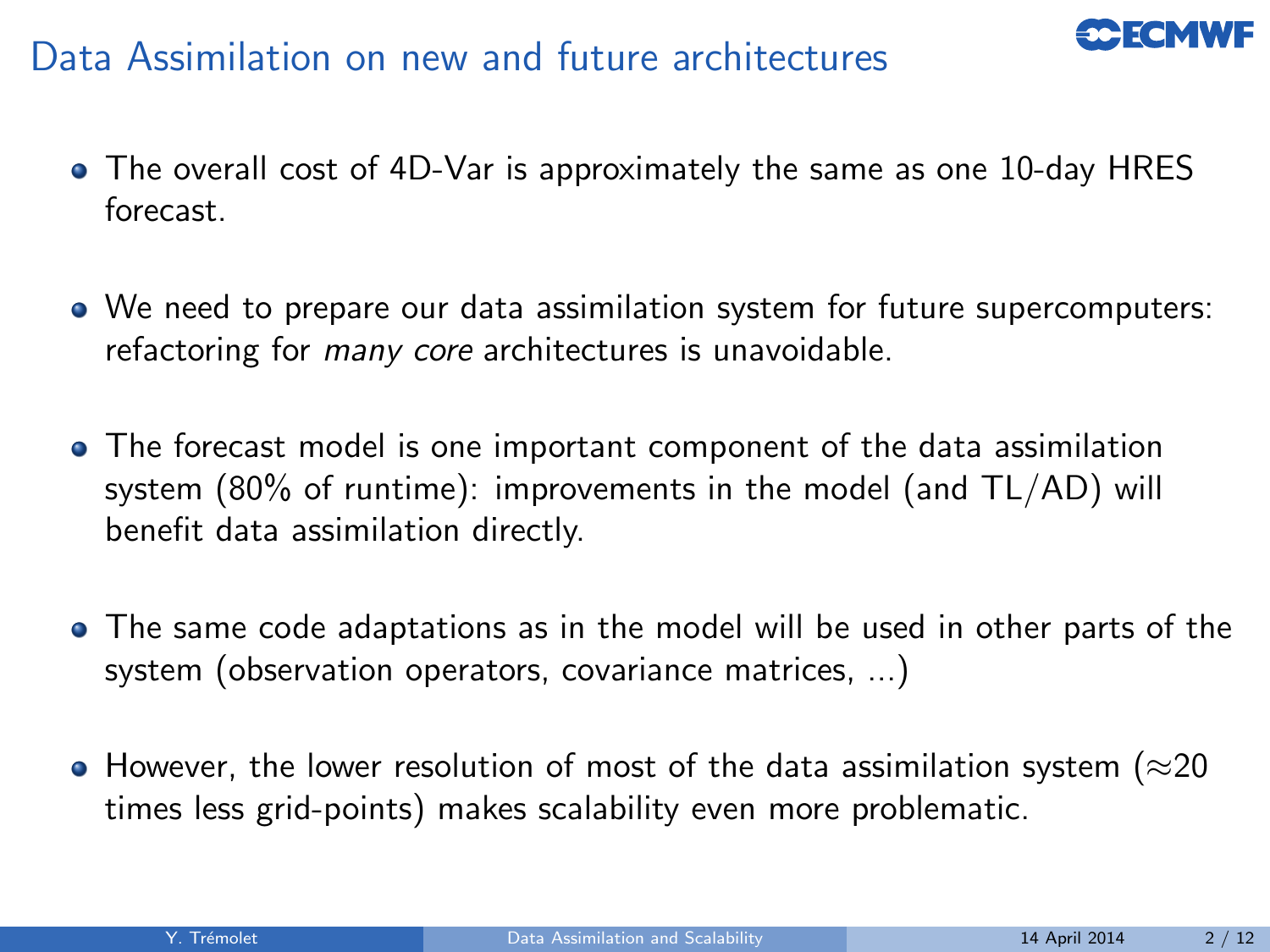#### **CCECMWF**

#### Parallelism in Data Assimilation

On the positive side, some aspects of data assimilation that are not available in the forecast model can be exploited.

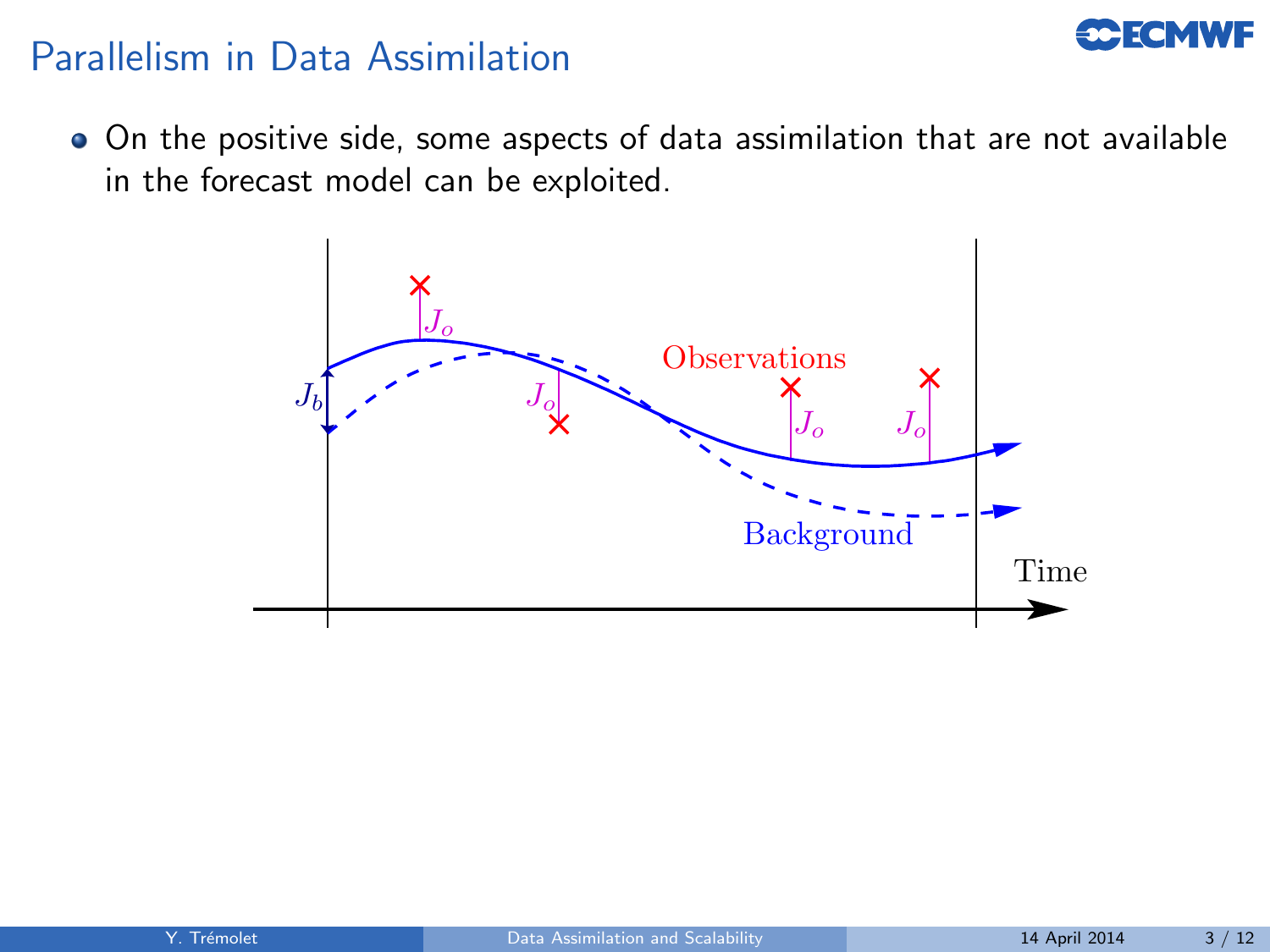### Parallelism in Data Assimilation

On the positive side, some aspects of data assimilation that are not available in the forecast model can be exploited.



- The observations and background state are available throughout the whole window when we start the assimilation: it is possible to envisage parallelism in the time dimension.
- Assimilation should be considered a 4D problem, not an initial value problem.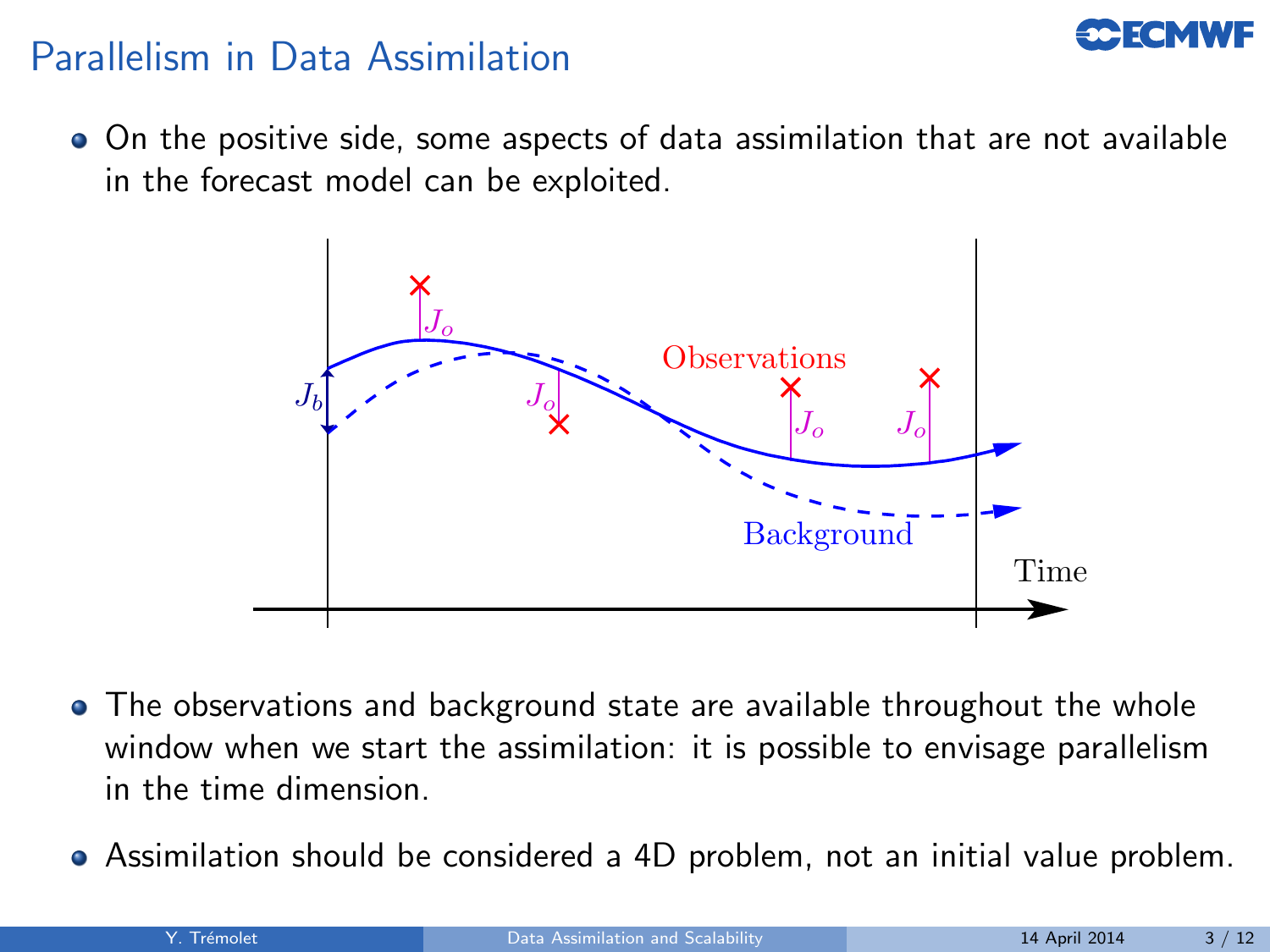#### Weak Constraint 4D-Var

• The control variable is 4D, with some flexibility w.r.t. the resolution in time (it is already the case in the spatial dimensions).



- Model integrations within each time-step (or sub-window) are independent.
	- $\blacktriangleright$  M and H can run in parallel for each time-step or sub-window.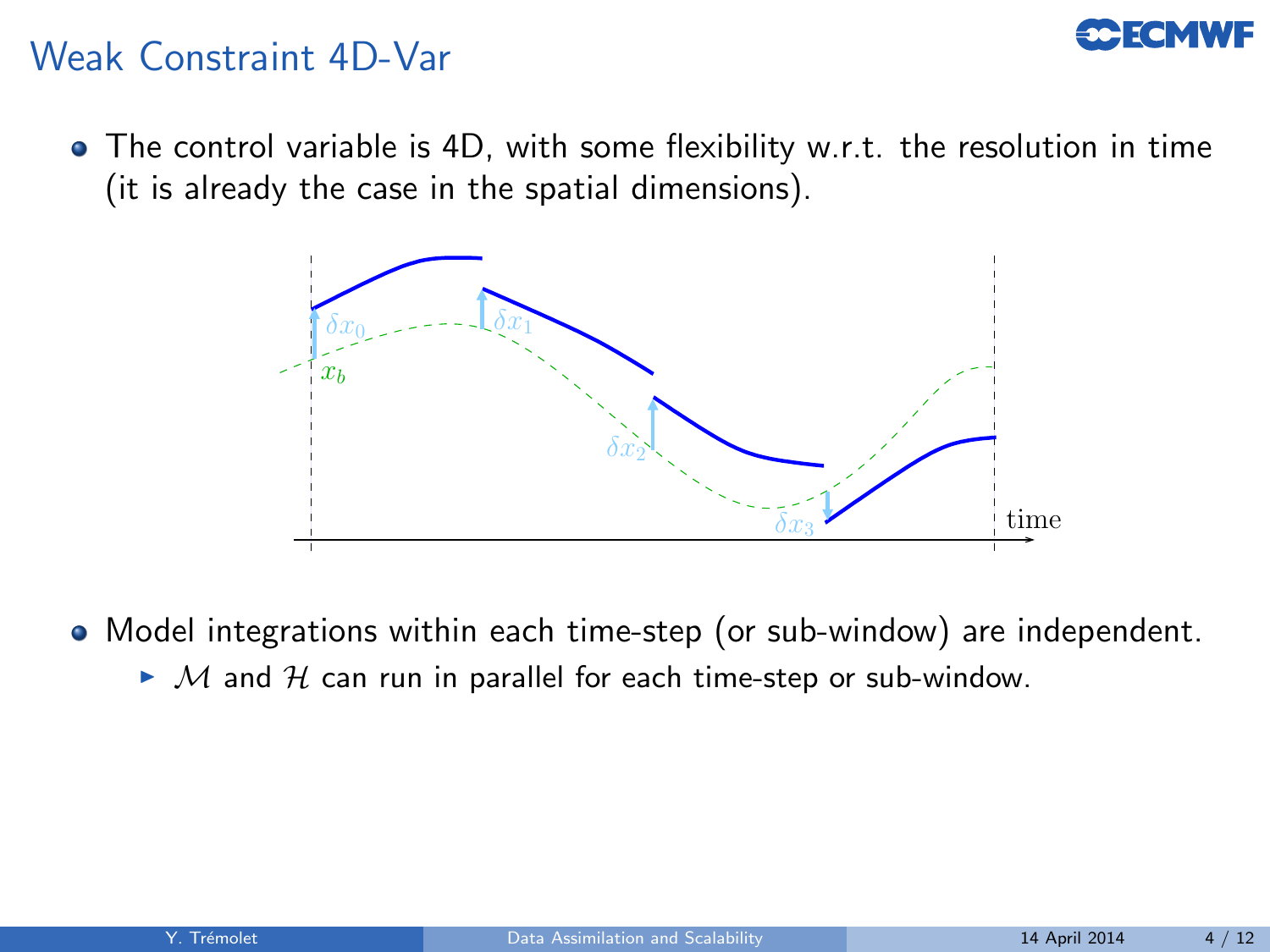#### Weak Constraint 4D-Var

• The control variable is 4D, with some flexibility w.r.t. the resolution in time (it is already the case in the spatial dimensions).



• Model integrations within each time-step (or sub-window) are independent.

- $\blacktriangleright$  M and H can run in parallel for each time-step or sub-window.
- The additional model error terms  $(J_q)$  make the minimization and preconditioning more complex: we need to explore dual (i.e. observation) or mixed primal/dual space algorithms.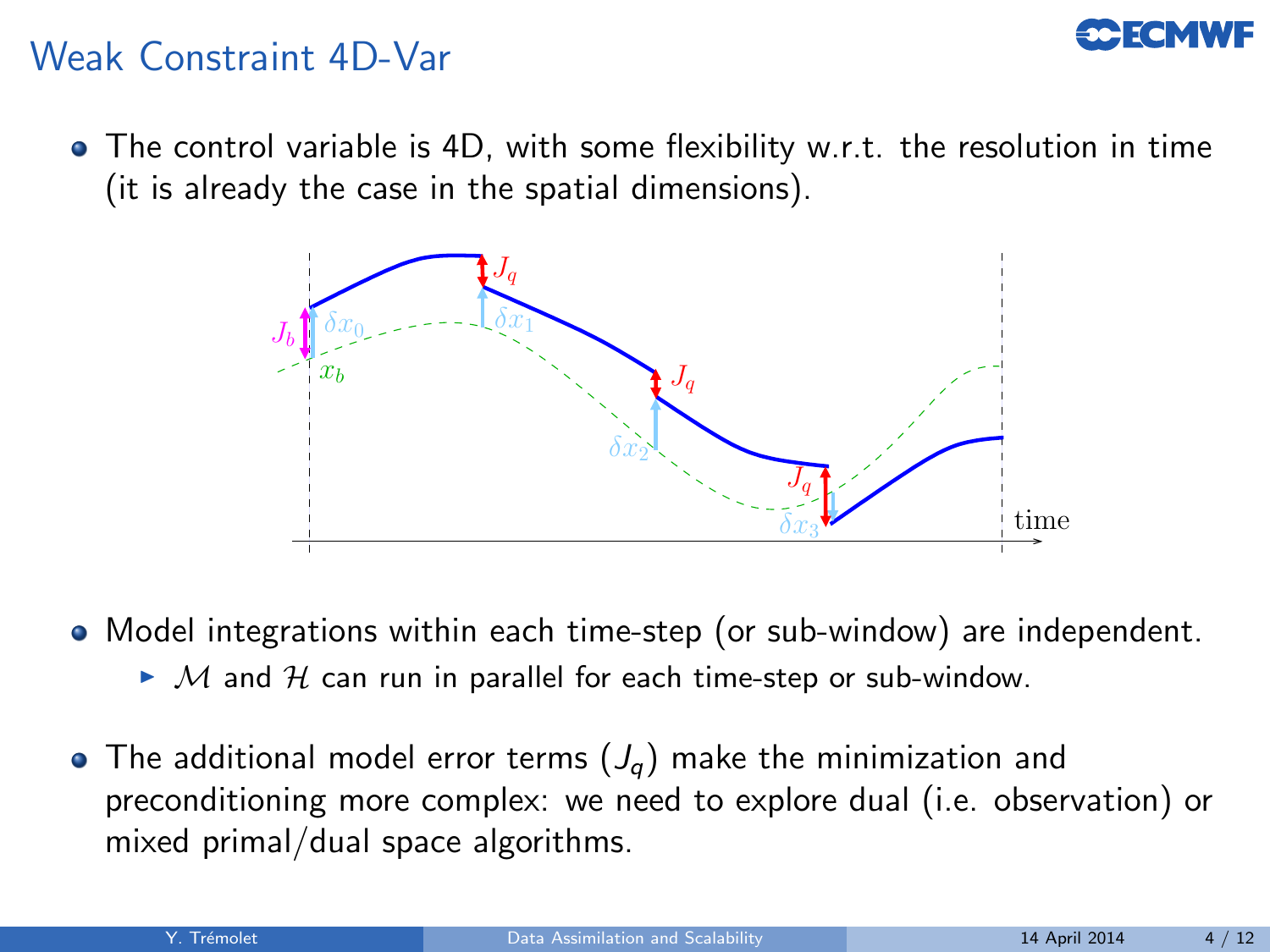### Saddle-Point Formulation of 4D-Var

- The weak constraint 4D-Var problem can be written as a constrained minimisation problem.
- The inner loop minimization problem is replaced by a saddle point optimization problem (Lagrange multiplier approach).

- A few interesting properties are:
	- $\blacktriangleright$  The inverses of the covariance matrices are not needed,
	- $\blacktriangleright$  The parallelism over sub-windows is preserved,
	- $\blacktriangleright$  The tangent linear and adjoint models can run in parallel.



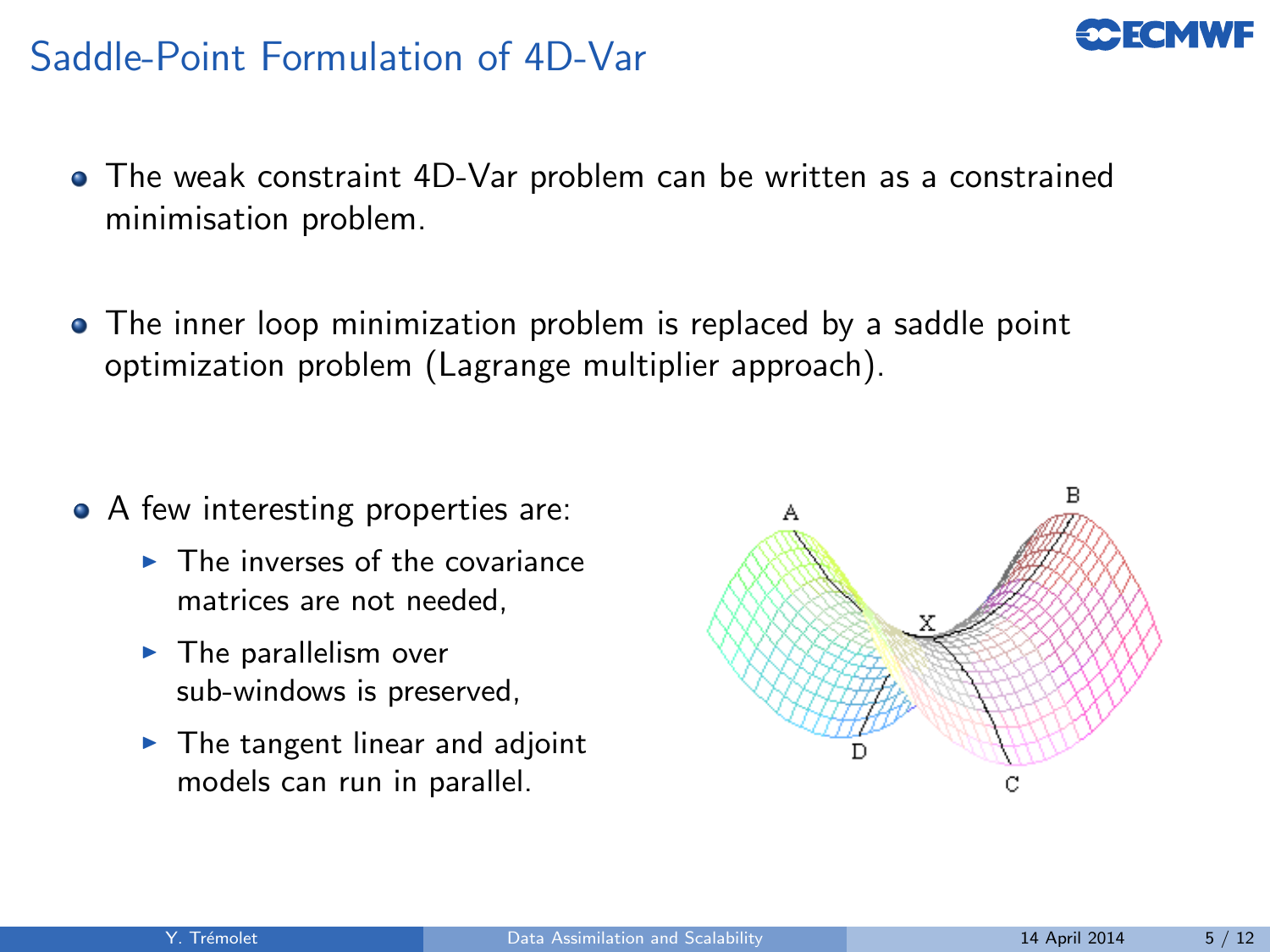### Saddle-Point Formulation of 4D-Var



- The saddle point formulation of 4D-Var is more scalable.
- Weak constraint 4D-Var is also theoretically better then strong constraint 4D-Var although some questions remain (model error covariance matrix).

**CCFCMWF**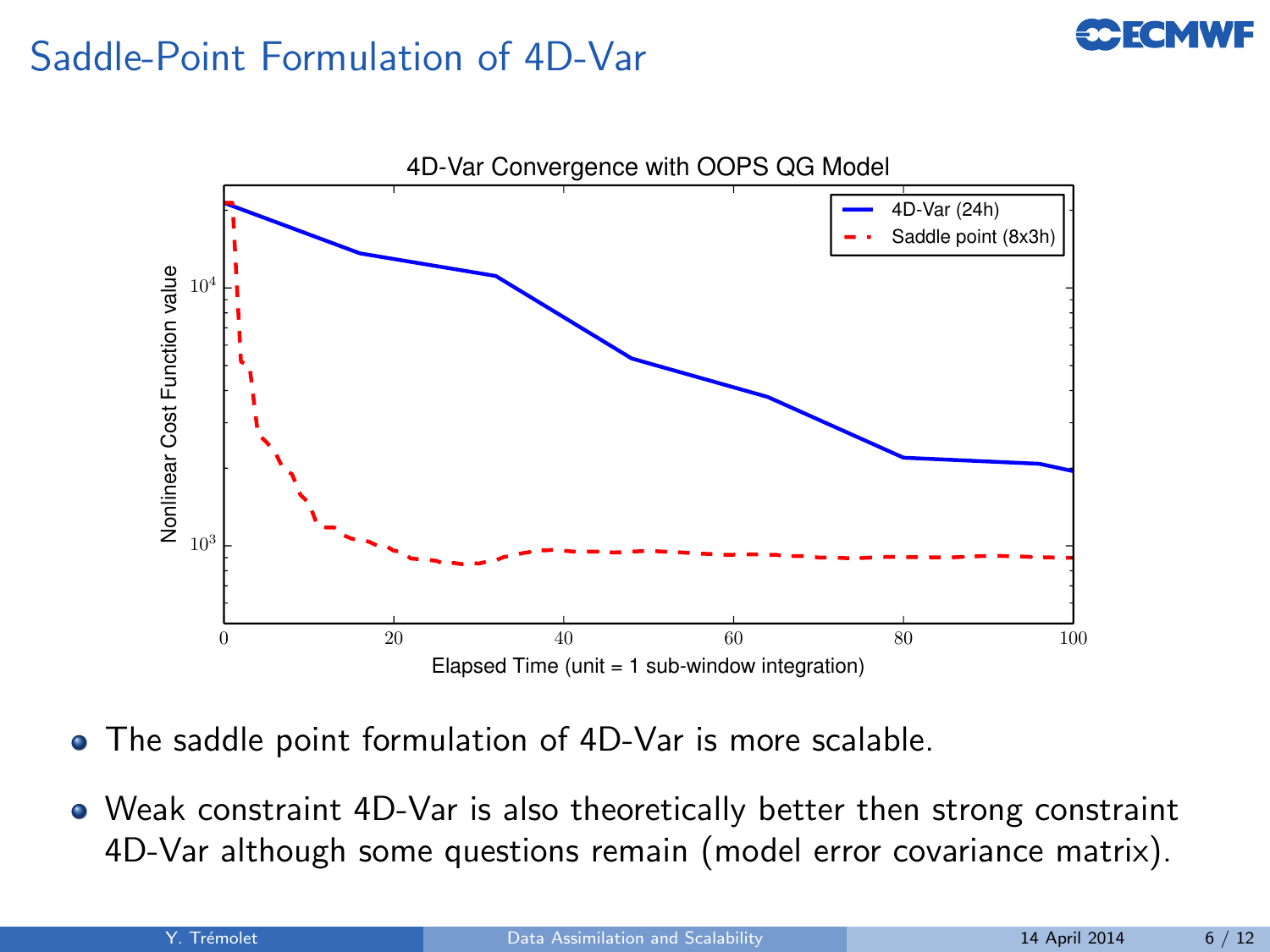### Ensemble Data Assimilation

- Ensemble methods obviously (and mostly) scale with the number of members.
- ECMWF uses an ensemble of 4D-Vars to estimate background error statistics.
- **An alternative: EnKF** 
	- $\triangleright$  Approximations of a Kalman filter with covariances projected on ensemble space, with issues related to localisation in observation space.
	- $\triangleright$  A research implementation is maintained at ECMWF.
- An alternative: 4D-En-Var
	- $\triangleright$  Approximation of 4D-Var where time evolution of increments and covariances are projected on ensemble space (with localization),
	- $\blacktriangleright$  Available in OOPS.
- ECMWF (like most operational centres) configuration is hybrid:
	- $\triangleright$  Choice of ensemble DA system for computing background error covariances: scalability is not the main concern.
	- $\triangleright$  4D-Var provides the best high resolution analysis: we are improving its scalability.

**PECMWE**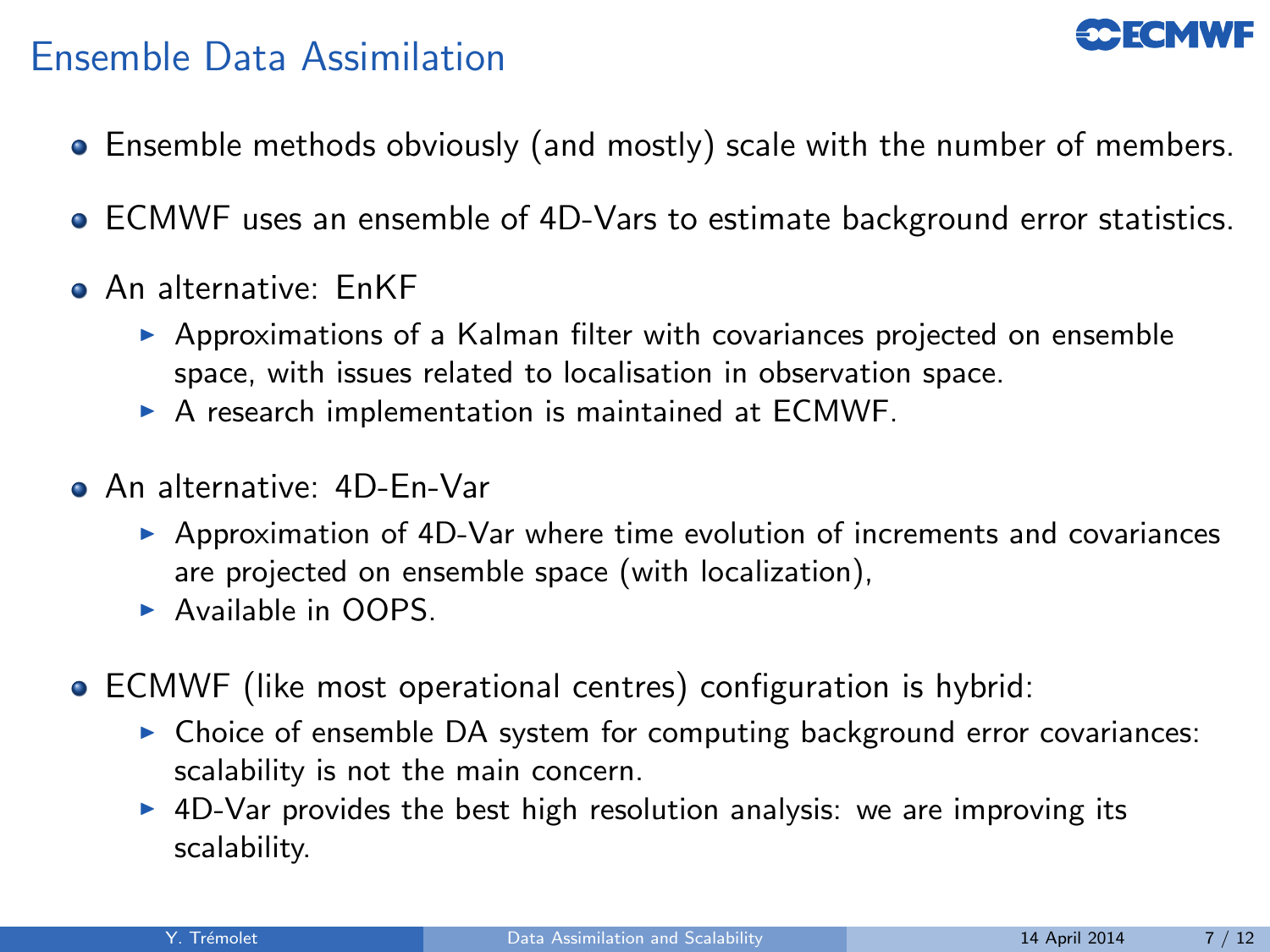#### Object-Oriented Programming

- Exploring parallelism in new directions, through weak constraint 4D-Var, new minimization algorithms or other techniques, requires considerable changes in the high level data assimilation algorithm.
- All that while getting ready for potential dramatic changes in the model...
- We need a very flexible, reliable, efficient, readable and modular code.
	- Readability improves staff efficiency: it is as important as computational efficiency (it's just more difficult to measure).
	- $\triangleright$  Modularity improves staff scalability: it is as important as computational scalability (it's just more difficult to measure).
- This is not specific to the IFS: the techniques that have emerged in the software industry to answer these needs are called **generic** and object-oriented programming.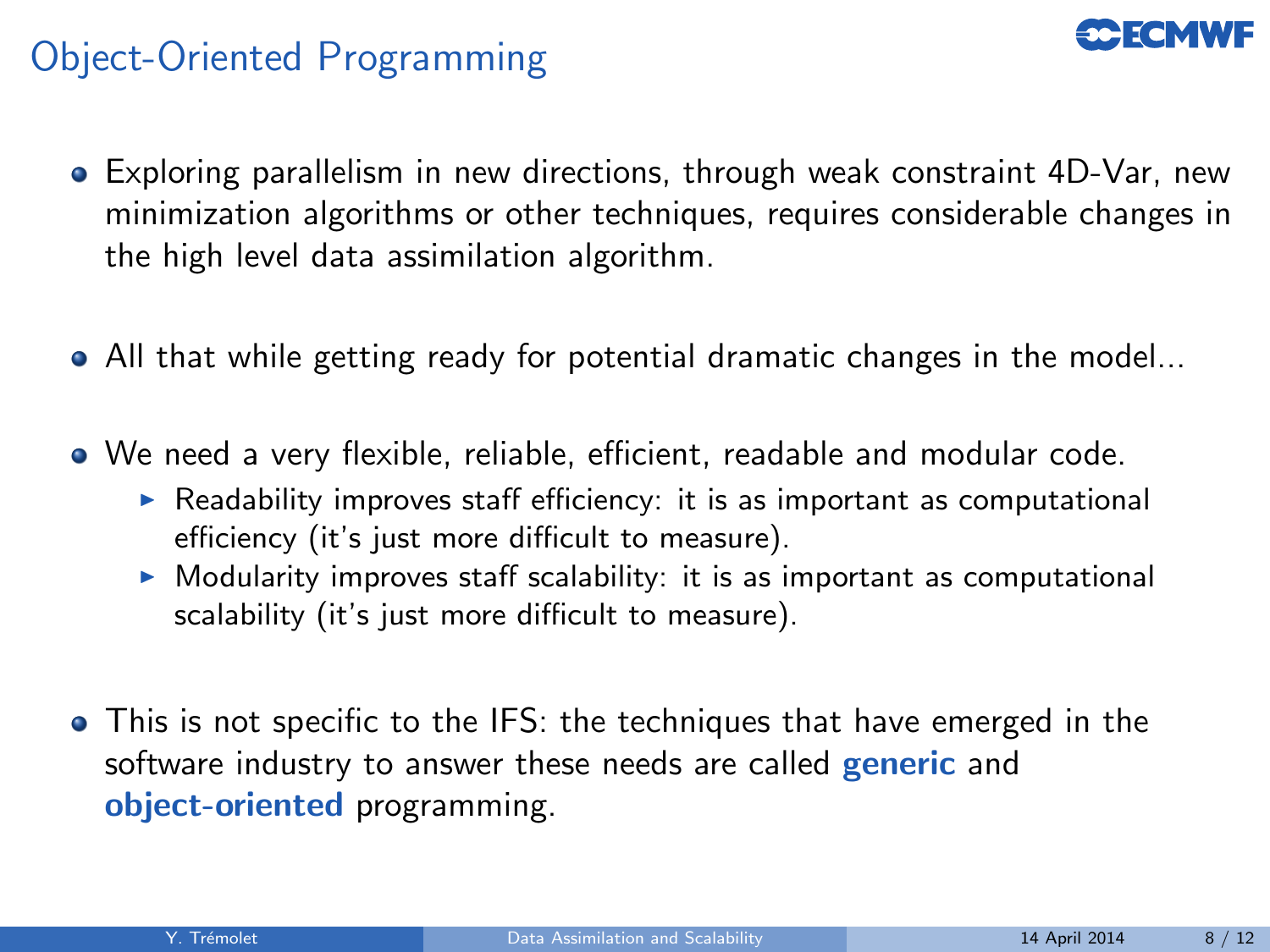## Object-Oriented Prediction System



- The high levels Applications use abstract building blocks.
- The Models implement the building blocks.
- OOPS is independent of the Model being driven.

**CCECMWF**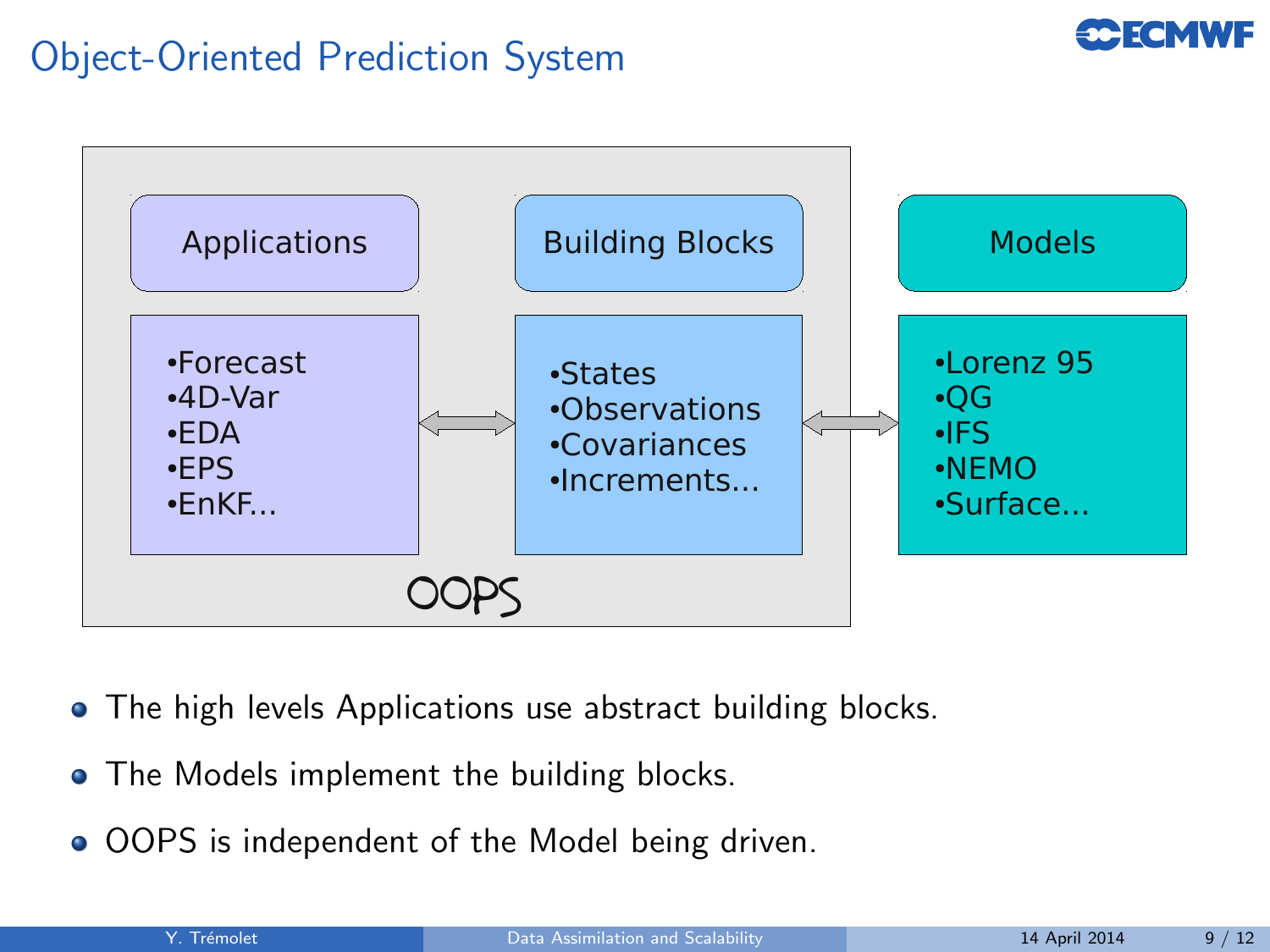### From IFS to OOPS

- The main idea is to keep the computational parts of the existing code and reuse them in a re-designed flexible structure.
- This can be achieved by a top-down and bottom-up approach.
	- From the top: Develop a new, modern, flexible structure  $(C_{++})$ .
	- From the bottom: Progressively create self-contained units of code (Fortran).
	- $\triangleright$  Put the two together: Extract self-contained parts of the IFS and plug them into OOPS.
- From a Fortran point of view, this implies:
	- $\triangleright$  No global variables,
	- $\triangleright$  Control via interfaces (derived types passed by arguments).
- The OO layer developed for the simple models is not only a proof of concept: the same code is re-used to drive the IFS (generic).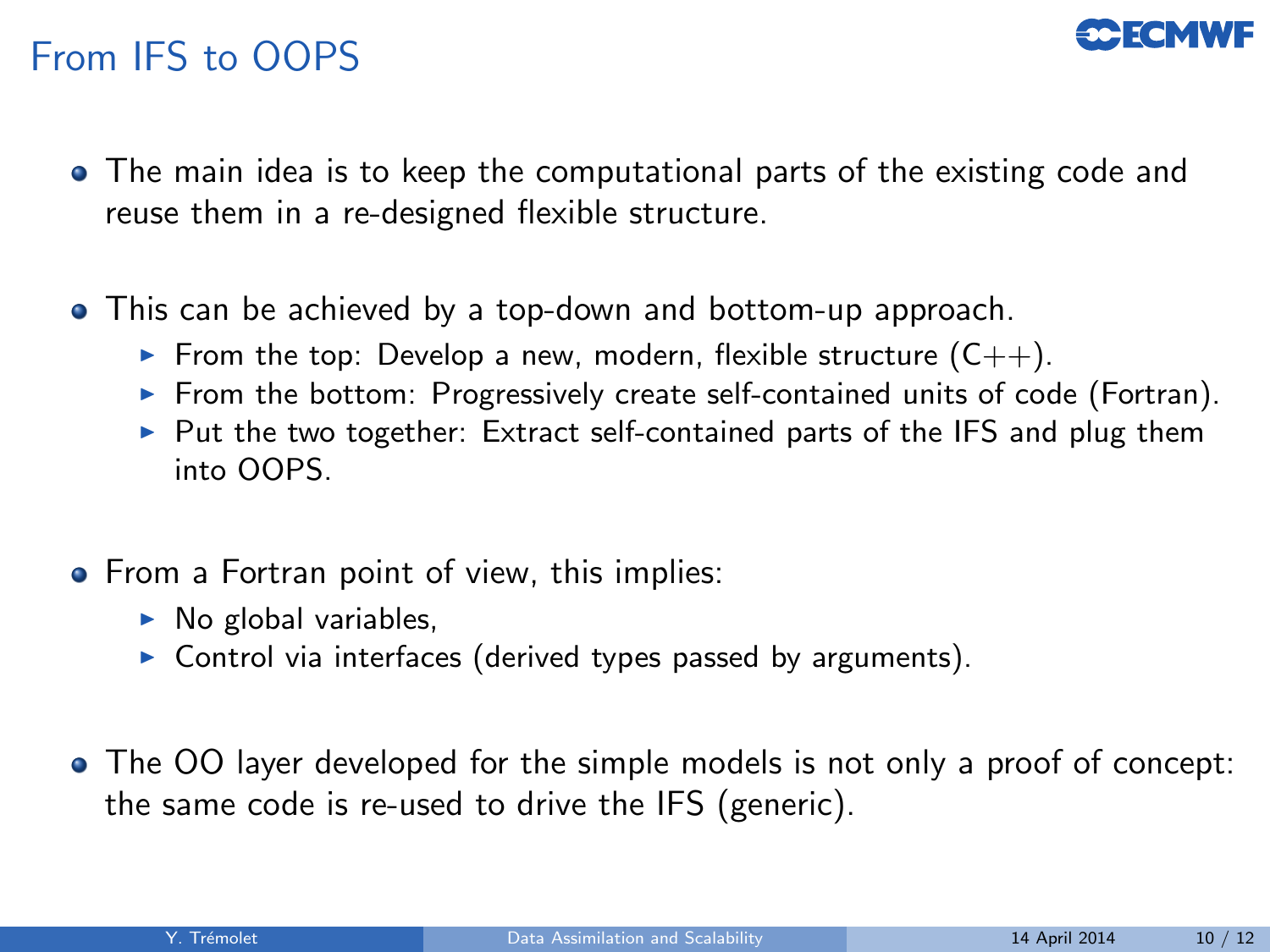## OOPS Benefits



- Code components are independent:
	- $\triangleright$  Components can easily be developed in parallel.
	- $\triangleright$  Their complexity decreases: less bugs and easier testing and debuging.
- Improved flexibility:
	- $\blacktriangleright$  Explore and improve scalability.
	- $\triangleright$  Develop new data assimilation (and other) science.
	- $\triangleright$  Changes in one application do not affect other applications.
	- $\triangleright$  Ability to handle different models opens the door for coupled DA.
- Simplified systems are very useful to understand concepts and validate ideas.
	- It is possible to move to the full system without re-writing code.
- Object-oriented programming does not solve scientific problems in itself: it provides a more powerful way to "tell the computer what to do".
	- $\triangleright$  For example, the saddle point formulation of weak constraint 4D-Var in OOPS works for any model.